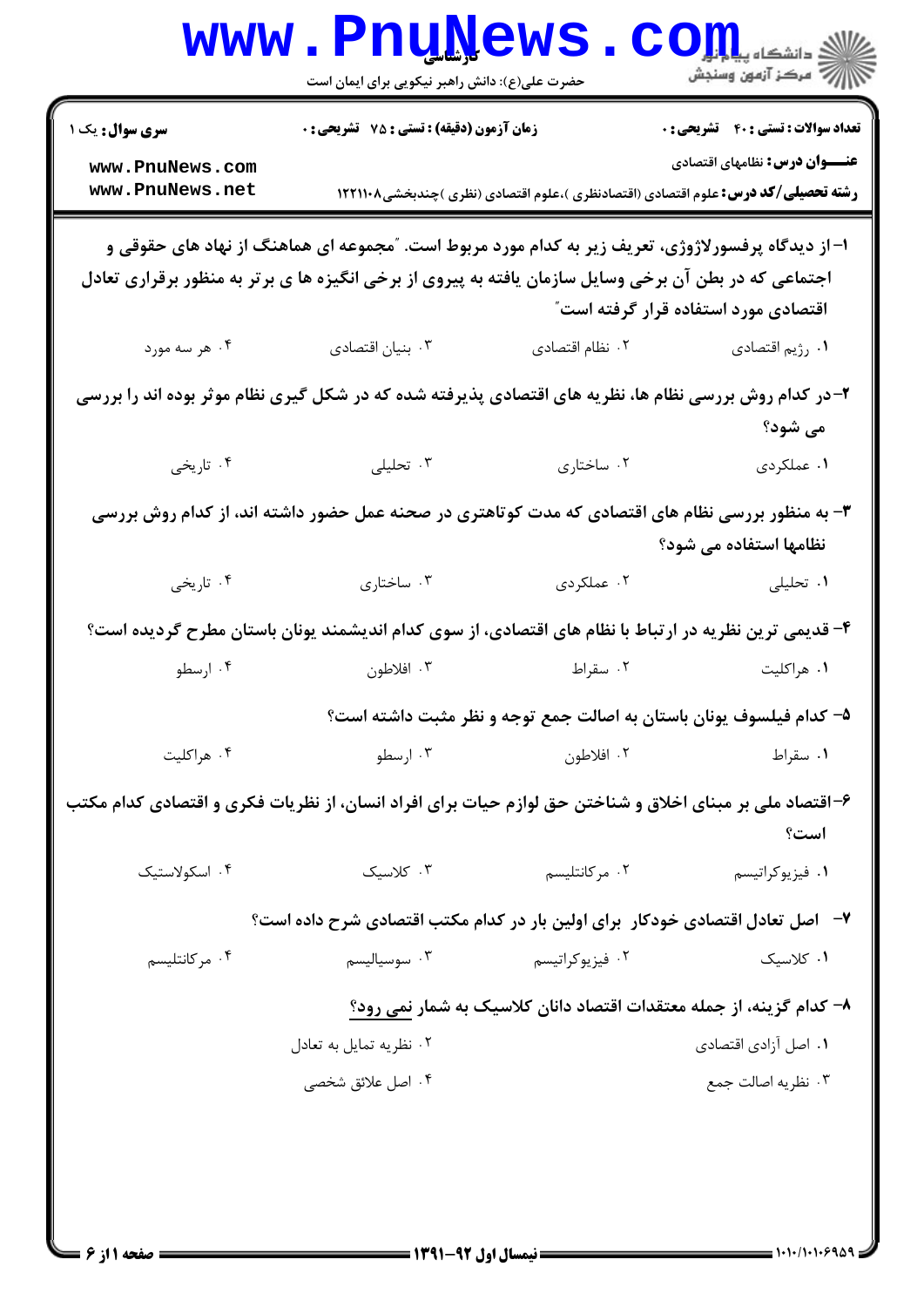|                                    | www.PnuNews                                                                                    |              | ان دانشگاه پیاه <mark>برای</mark><br>ان مرکز آزمون وسنجش                                                                         |
|------------------------------------|------------------------------------------------------------------------------------------------|--------------|----------------------------------------------------------------------------------------------------------------------------------|
|                                    | حضرت علی(ع): دانش راهبر نیکویی برای ایمان است                                                  |              |                                                                                                                                  |
| <b>سری سوال : ۱ یک</b>             | زمان آزمون (دقیقه) : تستی : 75 ٪ تشریحی : 0                                                    |              | <b>تعداد سوالات : تستی : 40 قشریحی : 0</b>                                                                                       |
| www.PnuNews.com<br>www.PnuNews.net |                                                                                                |              | <b>عنـــوان درس:</b> نظامهای اقتصادی<br><b>رشته تحصیلی/کد درس:</b> علوم اقتصادی (اقتصادنظری )،علوم اقتصادی (نظری )چندبخشی۱۲۲۱۱۰۸ |
|                                    |                                                                                                |              |                                                                                                                                  |
|                                    |                                                                                                |              | ۹- در آموزه تقدیر کالوینیستی،                                                                                                    |
|                                    |                                                                                                |              | ٠١ نيكبختي و بدبختي انسان قبل از تولد او به حكمت خداوند تعيين شده است                                                            |
|                                    |                                                                                                |              | ۰۲ اصل خود خواهی پدیده ای ناشی از حقوق طبیعی است<br>۰۳ انسان در کادر نامحدود آزادی خود ، مبدا و محور است                         |
|                                    |                                                                                                |              |                                                                                                                                  |
|                                    |                                                                                                |              | ۰۴ تنها هدف و انگیزه زندگی رسیدن به خوشبختی است                                                                                  |
|                                    | +۱- کدام یک از مکاتبات فلسفی – اخلاقی زیر تنها هدف و انگیزه زندگی را کوشش برای رسیدن به حداکثر |              |                                                                                                                                  |
|                                    |                                                                                                |              | خوشبختی و بهرمندی می داند؟                                                                                                       |
|                                    | ۰۲ آموزه تقدیر کالوینیستی                                                                      |              | ٠١ فلسفه اخلاق اسكاتلندى                                                                                                         |
|                                    | ۰۴ يوتيليتاريسم                                                                                |              | ۰۳ فلسفه روشنگری                                                                                                                 |
|                                    | پایه ریزی شد.                                                                                  | توسط         | 1۱– مکتب کلاسیک با انتشار کتاب                                                                                                   |
|                                    | ۰۲ جمهوريت - افلاطون                                                                           |              | ۰۱ پول و نرخ بهره - کینز                                                                                                         |
|                                    | ۰۴ اقتصاد سیاسی - ریکاردو                                                                      |              | ۰۳ ثروت ملل - آدام اسمیت                                                                                                         |
|                                    |                                                                                                |              | ۱۲- از نظر ریکاردو ارزش یک کالا تابع چیست؟                                                                                       |
|                                    | ۰۲ میزان سرمایه به کار رفته درآن                                                               |              | ۰۱ مقدار کار صرف شده برای تولید آن                                                                                               |
|                                    | ۰۴ ارزش زمانی سرمایه صرف شده برای تولید کالا                                                   |              | ۰۳ تکنولوژی تولید کالای مورد نظر                                                                                                 |
|                                    |                                                                                                |              | ۱۳- کدام یک از مکاتب زیر روش قیاس مورد استفاده کلاسیک ها در بررسی های اقتصادی، از جمله انتقادات مهم                              |
|                                    |                                                                                                |              | وارد بر مکتب کلاسیک بر می شمارد؟                                                                                                 |
| ۰۴ نئوليبراليسم                    | ۰۳ مکتب تاریخی قدیم                                                                            | ۰۲ کنیزی     | ۰۱ مارژینالیسم                                                                                                                   |
|                                    |                                                                                                |              | ۱۴–کینزینها معتقد به  دولت در اقتصاد بوده و نگرش  کلاسیکها به جریانات اقتصادی را مورد انتقاد                                     |
|                                    |                                                                                                |              | قرارمی دهد                                                                                                                       |
|                                    | ۲. مداخله گری - اقتصاد خرد                                                                     |              | ٠١ عدم مداخله - اقتصاد خرد                                                                                                       |
|                                    | ۰۴ عدم مداخله - اقتصاد کلان                                                                    |              | ۰۳ مداخله گری - اقتصاد کلان                                                                                                      |
|                                    |                                                                                                |              | ۱۵- واحد اقتصادی در نظام اقتصادی شبانی خانگی کدام است؟                                                                           |
| ۰۴ ایل                             | ۰۳ روستا                                                                                       | ۰۲ ملک زراعی | ۰۱ خانواده                                                                                                                       |
|                                    |                                                                                                |              |                                                                                                                                  |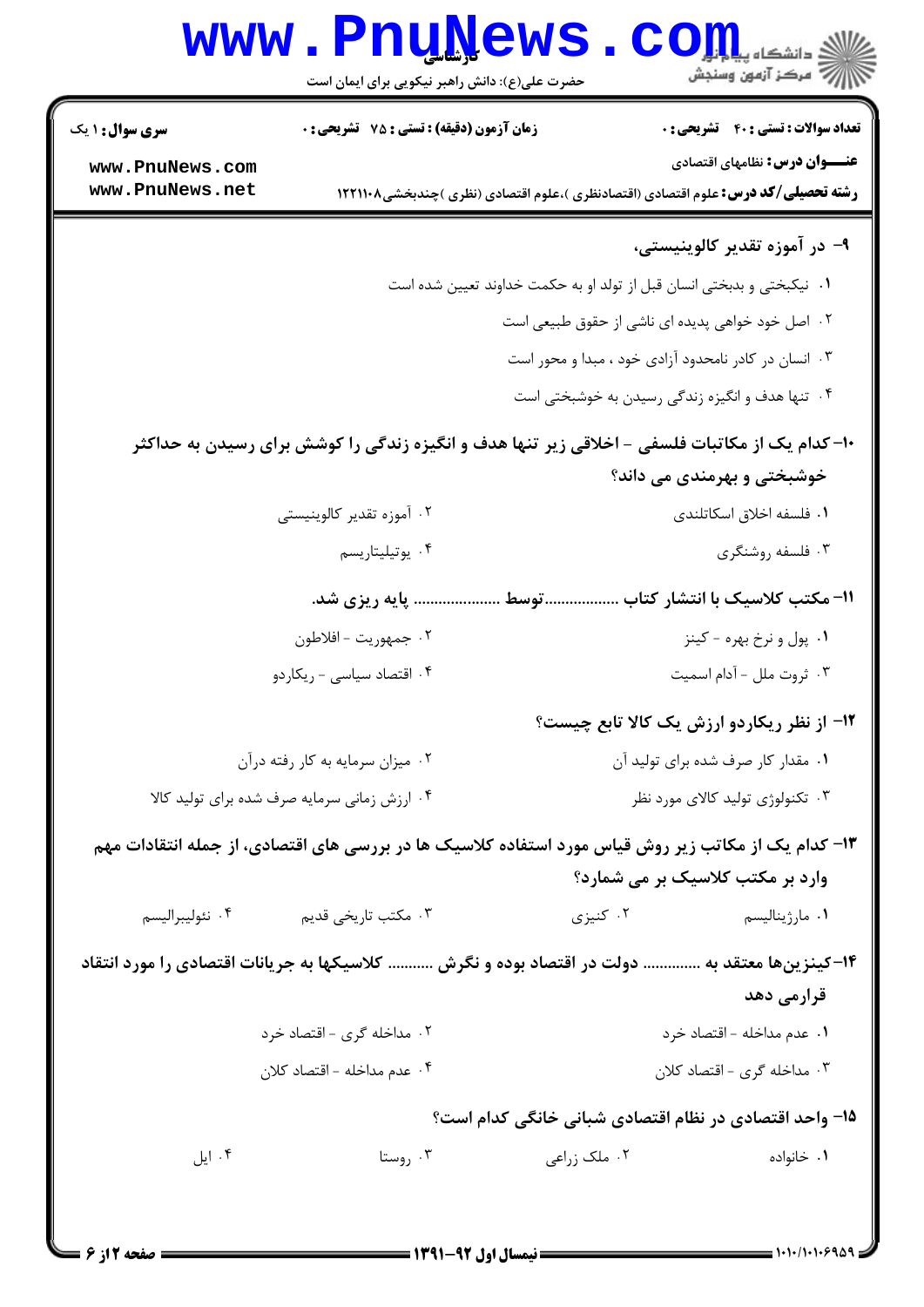|                                                                                                             | www.PnuNews<br>حضرت علی(ع): دانش راهبر نیکویی برای ایمان است                                                |                                                                 | الی دانشکاه پیام ایران<br>اراج مرکز آزمون وسنجش                                      |
|-------------------------------------------------------------------------------------------------------------|-------------------------------------------------------------------------------------------------------------|-----------------------------------------------------------------|--------------------------------------------------------------------------------------|
| <b>سری سوال : ۱ یک</b><br>www.PnuNews.com                                                                   | زمان آزمون (دقیقه) : تستی : 75 ٪ تشریحی : 0                                                                 |                                                                 | <b>تعداد سوالات : تستی : 40 - تشریحی : 0</b><br><b>عنـــوان درس:</b> نظامهای اقتصادی |
|                                                                                                             | www.PnuNews.net<br><b>رشته تحصیلی/کد درس:</b> علوم اقتصادی (اقتصادنظری )،علوم اقتصادی (نظری )چندبخشی۱۲۲۱۱۰۸ |                                                                 |                                                                                      |
|                                                                                                             |                                                                                                             |                                                                 | ۱۶- واحد اقتصادی در نظام ملکی کشاورزی چه بود؟                                        |
| ۰۴ ملک روستایی                                                                                              | ۰۳ شهر                                                                                                      | ۰۲ بنگاه                                                        | ۰۱ خانوار                                                                            |
| ۱۷– کدام عوامل زمینه ساز شکل گیری نظام اقتصادی افرازمند شهری در قرن یازدهم شد؟                              |                                                                                                             |                                                                 |                                                                                      |
| ۰۱ تغییر نقش شهرها و جنگ های صلیبی<br>۰۲ نیروی کار ارزان و سرمایه گران                                      |                                                                                                             |                                                                 |                                                                                      |
|                                                                                                             | ۰۴ وقوع انقلابات مردمي                                                                                      |                                                                 | ۰۳ سقوط ارزش پول و رشد قیمت کالا                                                     |
| 18- سه عامل مهم در رشد و شکوفایی نظام سرمایه داری بعد از قرن سیزده چه بود؟                                  |                                                                                                             |                                                                 |                                                                                      |
| ٠١ كشف قاره آمريكا - جنگهاى جهانى و گسترش رياضيات                                                           |                                                                                                             |                                                                 |                                                                                      |
|                                                                                                             |                                                                                                             | ۰۲ افزایش مستعمرات اروپایی - افزایش جمعیت و کاهش سرمایه         |                                                                                      |
| ۰۳ استثنا های کلیسا برای نرخ بهره - اکتشافات بزرگ دریایی و نظریات مکتب مرکانتیلیسم                          |                                                                                                             |                                                                 |                                                                                      |
|                                                                                                             |                                                                                                             | ۰۴ رشد نیروی کار - افزایش تولید و افزایش ذخایر طلا              |                                                                                      |
|                                                                                                             | ۱۹- کدام گزینه مشخصه روانی نظام سرمایه داری لیبرال را بیان می دارد؟                                         |                                                                 |                                                                                      |
|                                                                                                             | ۰۲ هدف فعالیت اقتصادی حداکثر ساختن سود است                                                                  |                                                                 | ٠١ هدف فعاليت اقتصادي رفع نياز جامعه بشرى است                                        |
| ۰۴ هدف فعاليت اقتصادي قرب الهي است<br>۰۳ هدف فعالیت اقتصادی ارضای نفس است                                   |                                                                                                             |                                                                 |                                                                                      |
| ۲۰- نتایج علمی نظام اقتصاد سرمایه داری لیبرال چه بوده است؟                                                  |                                                                                                             |                                                                 |                                                                                      |
|                                                                                                             | ۰۲ بهبود شرایط کارگران                                                                                      |                                                                 | ۰۱ اختلاف زیاد در توزیع درآ مد                                                       |
|                                                                                                             | ۰۴ از بین رفتن بحران های اقتصادی                                                                            |                                                                 | ۰۳ تفاهم بیشتر دو طبقه کارگر و کارفرما                                               |
| ۲۱–کدام گزینه از جمله دلایل و عوامل مداخله دولت در اقتصاد در گذار سرمایه داری لیبرال به سرمایه داری مقرراتی |                                                                                                             |                                                                 |                                                                                      |
|                                                                                                             |                                                                                                             |                                                                 | نبوده است؟                                                                           |
|                                                                                                             | ۰۲ بحران های اقتصادی                                                                                        |                                                                 | ٠١. بحران هاى اجتماعى                                                                |
|                                                                                                             | ۰۴ عامل خارجي جنگ                                                                                           |                                                                 | ۰۳ تاثیر آموزه های مذهبی                                                             |
| ۲۲-اولین کشوری که در فاصله بین دو جنگ جهانی مداخلات گسترده دولت در اقتصاد را تجربه کرد کدام است؟            |                                                                                                             |                                                                 |                                                                                      |
| ۰۴ لهستان                                                                                                   | ۰۳ شوروی                                                                                                    | ۰۲ آمریکا                                                       | ۰۱ انگلیس                                                                            |
|                                                                                                             |                                                                                                             | ۲۳- مهمترین اصل فکری و فلسفی نظام اقتصادی سرمایه داری کدام است؟ |                                                                                      |
| ۰۴ سوسیالیسم رقابتی                                                                                         | ۰۳ عدم آزادي فردي                                                                                           | ٠٢ ليبراليسم اقتصادي                                            | ٠١. عدم اصالت فرد                                                                    |
|                                                                                                             |                                                                                                             |                                                                 |                                                                                      |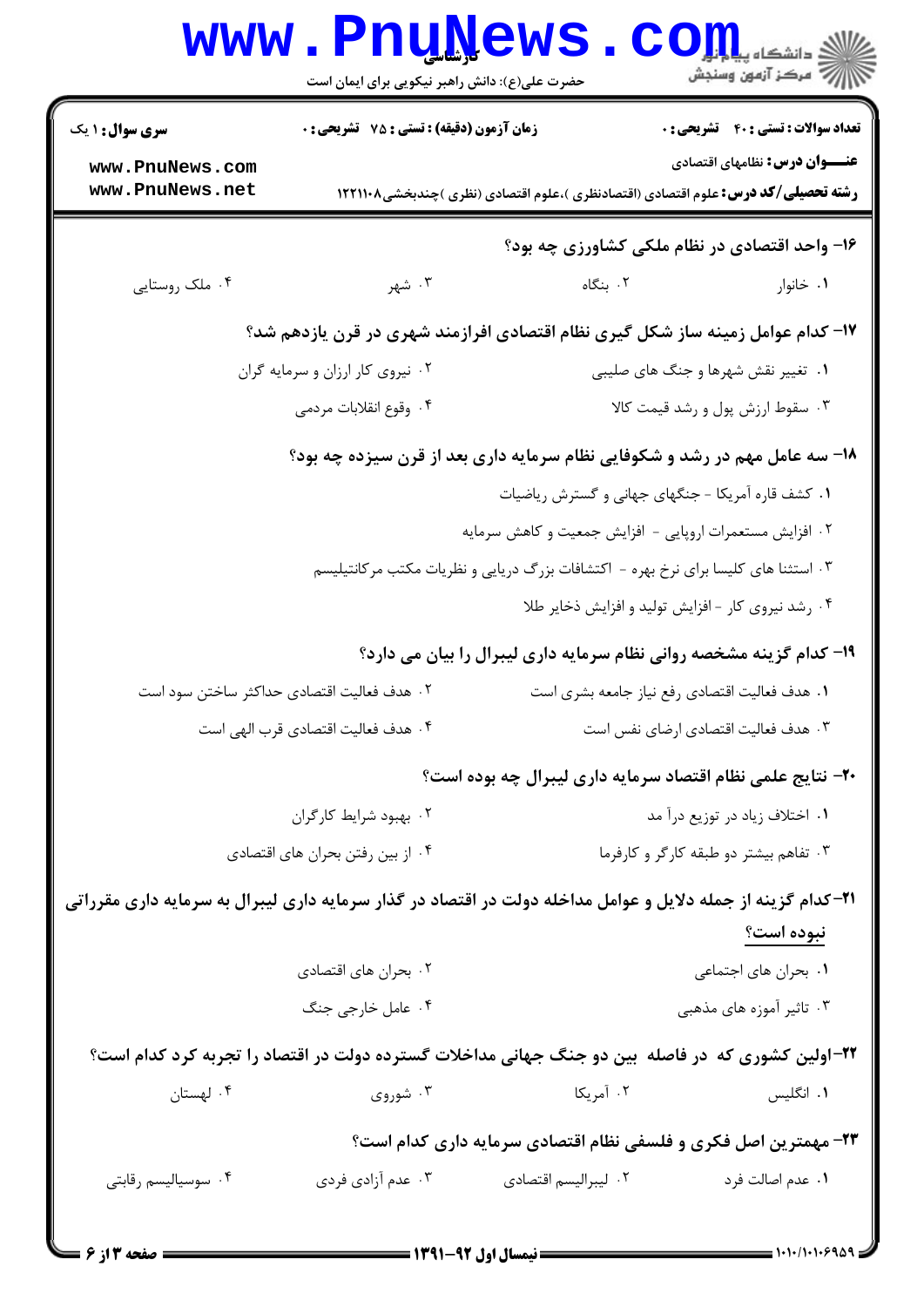|                                                                                                                              | www.PnuNews                                                                                            |                                                                                          | الاد دانشگاه پیام ایران<br>الا دانشگاه پیام ایران |
|------------------------------------------------------------------------------------------------------------------------------|--------------------------------------------------------------------------------------------------------|------------------------------------------------------------------------------------------|---------------------------------------------------|
|                                                                                                                              | حضرت علی(ع): دانش راهبر نیکویی برای ایمان است                                                          |                                                                                          |                                                   |
| <b>سری سوال : ۱ یک</b>                                                                                                       | زمان آزمون (دقیقه) : تستی : 75 آتشریحی : 0                                                             |                                                                                          | <b>تعداد سوالات : تستی : 40 - تشریحی : 0</b>      |
| www.PnuNews.com<br>www.PnuNews.net                                                                                           |                                                                                                        | <b>رشته تحصیلی/کد درس:</b> علوم اقتصادی (اقتصادنظری )،علوم اقتصادی (نظری )چندبخشی۱۲۲۱۱۰۸ | <b>عنـــوان درس:</b> نظامهای اقتصادی              |
| ۲۴- بر مبنای نظریات شکل دهنده نظام سرمایه داری، عبارت صحیح کدام است؟                                                         |                                                                                                        |                                                                                          |                                                   |
|                                                                                                                              |                                                                                                        | ۰۱ اجتماع فاقد وجود حقیقی است و تنها از وجود اعتباری برخوردار است                        |                                                   |
|                                                                                                                              |                                                                                                        | ۰۲ آزادی وسیله ای برای دستیابی به اهداف عالیتر است                                       |                                                   |
|                                                                                                                              |                                                                                                        | ۰۳ نتیجه طبیعی آزادی فردی شکل گیری انحصار اقتصادی است                                    |                                                   |
|                                                                                                                              |                                                                                                        | ۰۴ رشد تولید الزاما به افزایش رفاه عمومی منجر نمی شود                                    |                                                   |
|                                                                                                                              | با یکدیگر تقابل دارند.                                                                                 |                                                                                          | ۲۵–از نظر شهید صدر دو نوع آزادی اجتماعی           |
| ۰۴ صوري و ذاتي                                                                                                               | ۰۳ مثبت و منفی                                                                                         | ۰۲ عملي و نظري                                                                           | ۰۱ کلان و خرد                                     |
| ۲۶- متحد شدن شرکت هایی که در یک رشته فعالیت دارند، با حفظ استقلال حقوقی و مالی آن ها، چه شکلی از<br>بنگاهها را ایجاد می کند؟ |                                                                                                        |                                                                                          |                                                   |
| ۰۴ كنسرن                                                                                                                     | ۰۳ هلدینگ                                                                                              | ۰۲ کارتل                                                                                 | ۰۱ تراست                                          |
|                                                                                                                              |                                                                                                        |                                                                                          | ٢٧- عبارت صحيح كدام است؟                          |
|                                                                                                                              | ۰۱ به نظر لیندبلوم اختلاف سطح گروههای اجتماعی به لحاظ قدرت از دلایل ماندگاری نظام سرمایه داری است      |                                                                                          |                                                   |
|                                                                                                                              | ۲. گرونیر توزیع نامتناسب در آمد و شکاف طبقاتی را عامل استمرار حیات سرمایه داری می داند                 |                                                                                          |                                                   |
|                                                                                                                              |                                                                                                        | ۰۳ لسترتارو معتقد است نظام سرمایه داری توان لازم برای تغییرات بنیادین در خود را داراست   |                                                   |
|                                                                                                                              | ۰۴ فریدمن  هرگونه دخالت دولت در اقتصاد را محکوم کرده و خواهان بازگشت به اقتصاد سرمایه داری لیبرال است. |                                                                                          |                                                   |
|                                                                                                                              |                                                                                                        |                                                                                          | ۲۸- هدف طرح لیبرمن چه بود و به چه منجر شد؟        |
|                                                                                                                              |                                                                                                        | ٠١ حفظ نظام سرمايه داري - از بين رفتن نظام سوسياليست                                     |                                                   |
|                                                                                                                              |                                                                                                        |                                                                                          | ٠٢ حفظ نظام سوسياليستي- از بين رفتن نظام ليبرال   |
|                                                                                                                              |                                                                                                        | ۰۳ کاهش نرخ سود - تضاد میان سرمایه داری و سوسیالیسم                                      |                                                   |
|                                                                                                                              |                                                                                                        | ۰۴ حفظ نظام برنامه ريزي با حد اكثر كارايي - ليبرال شدن نظام اقتصاد سوسياليستي            |                                                   |
|                                                                                                                              | ۲۹- واحد های تولید زراعی کاملا دولتی در اتحاد شوروی به چه نامی خوانده می شد؟                           |                                                                                          |                                                   |
| ۰۴ آرتل                                                                                                                      | ۰۳ دیور                                                                                                | ۰۲ کلخوز                                                                                 | ۰۱ سوفخوز                                         |
|                                                                                                                              | ۳۰- واحدهای تولید نیمه دولتی- نیمه خصوصی با ماهیت تعاونی در اتحاد شوروی به چه نام خوانده می شود؟       |                                                                                          |                                                   |
| ۰۴ میر                                                                                                                       | ۰۳ سوفخوز                                                                                              | ۰۲ آرتل                                                                                  | ۰۱ کلخوز                                          |
|                                                                                                                              |                                                                                                        |                                                                                          |                                                   |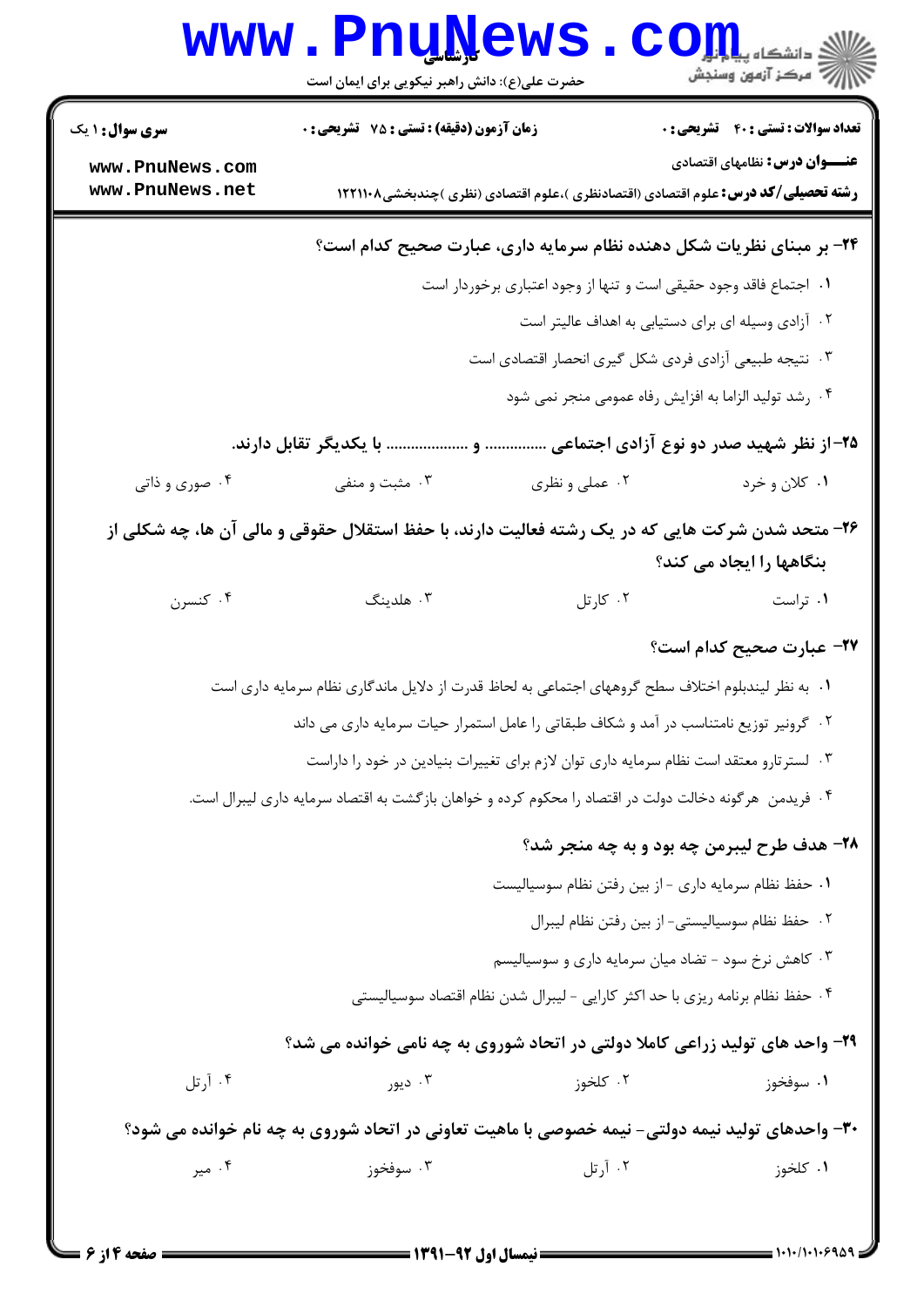| <b>WWW</b>                                                                      |                                                  | <b>TTÄTA</b><br>حضرت علی(ع): دانش راهبر نیکویی برای ایمان است | دانشگاه پ <b>یا با تو</b><br>رِ ۖ مرڪز آزمون وسنڊش                                                                                                                               |
|---------------------------------------------------------------------------------|--------------------------------------------------|---------------------------------------------------------------|----------------------------------------------------------------------------------------------------------------------------------------------------------------------------------|
| <b>سری سوال : ۱ یک</b><br>www.PnuNews.com<br>www.PnuNews.net                    | <b>زمان آزمون (دقیقه) : تستی : 75 تشریحی : 0</b> |                                                               | <b>تعداد سوالات : تستی : 40 - تشریحی : 0</b><br><b>عنـــوان درس:</b> نظامهای اقتصادی<br><b>رشته تحصیلی/کد درس:</b> علوم اقتصادی (اقتصادنظری )،علوم اقتصادی (نظری )چندبخشی۱۲۲۱۱۰۸ |
|                                                                                 |                                                  |                                                               | ۳۱–شکل گیری اقتصاد در قالب سه بخش عمومی، تعاونی، آزاد در قالب سوسیالیسم در اتحاد شوروی حاصل کدام<br>دوران تاریخی است؟                                                            |
|                                                                                 | ۰۲ مرحله ادغام در بلوک شرق                       |                                                               | ۰۱ مرحله رشد خود مختار                                                                                                                                                           |
|                                                                                 | ۰۴ مرحله اصلاحات اساسی تا فروپاشی                |                                                               | ۰۳ مرحله تجدید نظر در اهداف برنامه                                                                                                                                               |
|                                                                                 |                                                  |                                                               | ۳۲- اصول مشترک مکتب های سوسیالیست کدامند؟                                                                                                                                        |
|                                                                                 |                                                  |                                                               | ۰۱ اصالت جمع - مالكيت فردي - برنامه ريزي غير متمركز اقتصادي                                                                                                                      |
|                                                                                 |                                                  |                                                               | ۰۲ اصالت جمع - مالکیت دولتی - برنامه ریزی متمرکز اقتصادی                                                                                                                         |
|                                                                                 |                                                  |                                                               | ۰۳ اصالت فرد - مالکیت فردی - برنامه ریزی غیر متمرکز اقتصادی                                                                                                                      |
|                                                                                 |                                                  |                                                               | ۰۴ اصالت فرد - مالکیت فردی - برنامه ریزی متمرکز اقتصادی                                                                                                                          |
| ۳۳- دو معیار اصلی تعیین انواع نظام های اقتصادی و تفکیک آنها از یکدیگر کدام است؟ |                                                  |                                                               |                                                                                                                                                                                  |
|                                                                                 | ۰۲ سیستم برنامه ریزی و رقابت اقتصادی             |                                                               | ۰۱ نوع مالکیت و سیستم برنامه ریزی                                                                                                                                                |
|                                                                                 | ۰۴ میزان ثروت و میزان جمعیت                      |                                                               | ۰۳ دخالت دولت و رقابت                                                                                                                                                            |
|                                                                                 |                                                  |                                                               | ۳۴– نظام اقتصادی کدام کشور نزدیکترین نظام به الگوی نظام اقتصاد بازار خالص یا بازار رقابتی است؟                                                                                   |
|                                                                                 | ۰۲ ژاپن                                          |                                                               | ٠١ آمريكا                                                                                                                                                                        |
|                                                                                 | ۰۴ يوگسلاوي                                      |                                                               | ۰۳ جمهوری دموکراتیک آلمان                                                                                                                                                        |
|                                                                                 |                                                  |                                                               | ۳۵- نظریات حاکم بر نظام اقتصاد اسلام ریشه در چه دارد؟                                                                                                                            |
|                                                                                 | ٠٢ نظريات واصول ليبراليسم                        |                                                               | ٠١. سيستم قانون طبيعت                                                                                                                                                            |
|                                                                                 | ۰۴ نظریات سوسیالیسم                              |                                                               | ۰۳ قرآن کريم و آموزه هاي پيامبر                                                                                                                                                  |
| ۳۶- مالکیت در نظام اقتصاد اسلامی، لیبرال و سوسیالیست به ترتیب  است.             |                                                  |                                                               |                                                                                                                                                                                  |
|                                                                                 | ٢. مختلط - فردي - دولتي                          |                                                               | ۰۱ فردی - فردی - فردی                                                                                                                                                            |
|                                                                                 | ۰۴ دولتی- دولتی- فردی                            |                                                               | ۰۳ فردی - دولتی - مختلط                                                                                                                                                          |
|                                                                                 |                                                  |                                                               | ۳۷- معادن ظاهری در نظام مالکیت اسلامی در کدام طبقه قرار می گیرند؟                                                                                                                |
|                                                                                 | ۰۲ مالکیت دولتی                                  |                                                               | ٠١. مالكيت شخصي                                                                                                                                                                  |
|                                                                                 | ۰۴ اظهار نظر میسر نیست                           |                                                               | ۰۳ مالکیت عمومی                                                                                                                                                                  |
|                                                                                 |                                                  |                                                               |                                                                                                                                                                                  |

٦.